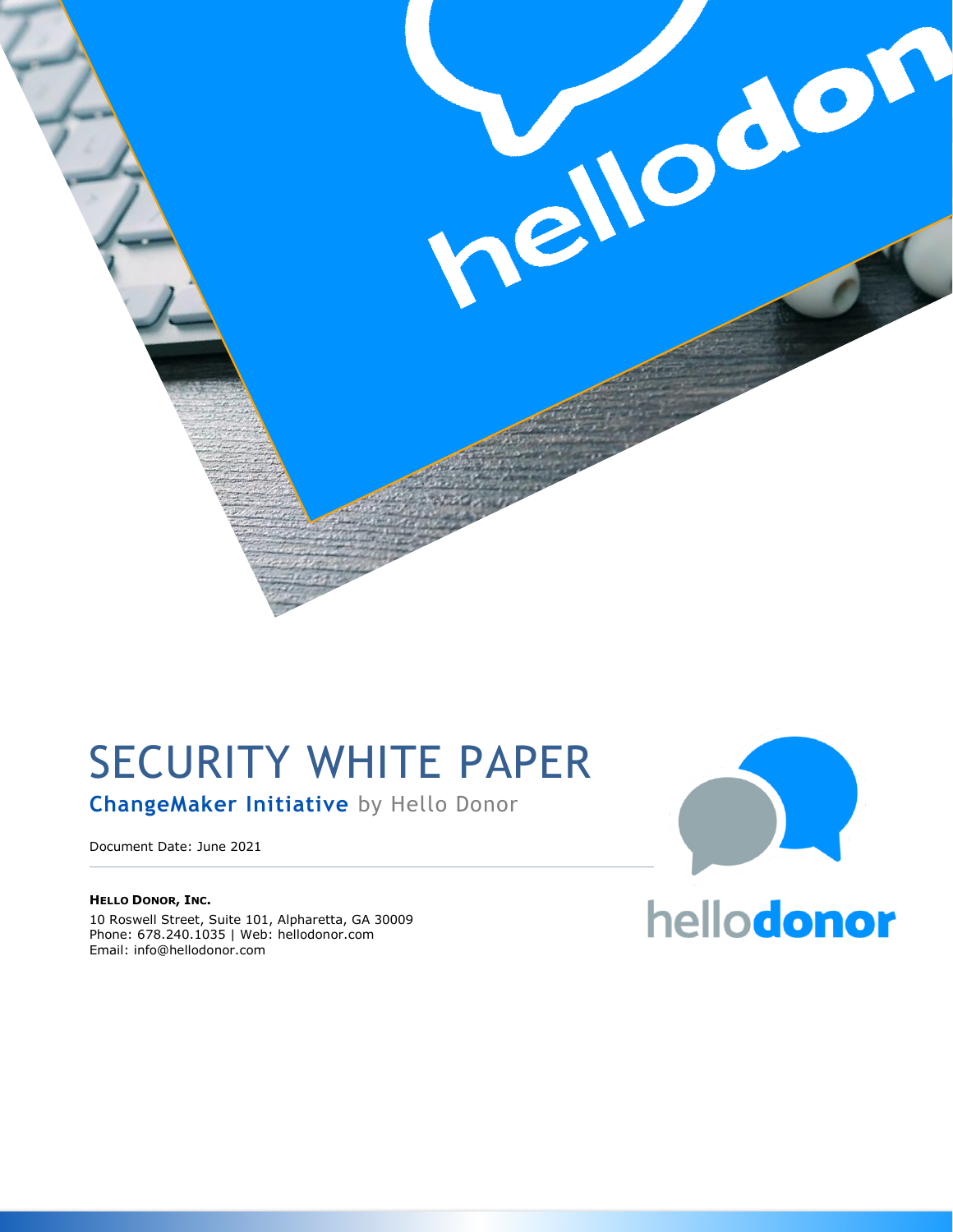# **INTRODUCTION**

Hello Donor's mission is to financially equip schools and nonprofits to fulfill their mission and inspire supporters and future generations to give on a recurring basis.

We make fundraising easy, fun, and safe with recurring donations with change round-up. We believe that we need to make your data secure, and that protecting it is one of our most important responsibilities. We're committed to being transparent about our security practices and helping you understand our approach.

The focus of Hello Donor's security program is to prevent unauthorized access to customer data. To this end, our team of dedicated developers, working in partnership with top financial partners, take exhaustive steps to identify and mitigate risks, implement best practices, and constantly develop ways to improve.

donate Your change

# **OUR COMMITMENT TO YOU**

We do NOT access, store, or record the donor's credit card, debit card, confidential, and/or financial information. We leave that to our industry-leading partners.



We do NOT sell or share your financial information with outside companies. Hello Donor will never share your data without your permission.



We provide the highest level of security and availability within our means. To accomplish this, we use the best-in-class security tools and practices to maintain a high level of security.



Your financial data is secure. Our financial partner that processes all of Hello Donor card transactions has been audited by a PCI-certified auditor and is certified to PCI Service [Provider](http://www.visa.com/splisting/searchGrsp.do?companyNameCriteria=stripe) Level 1. This is the most stringent level of certification available in the payments industry.



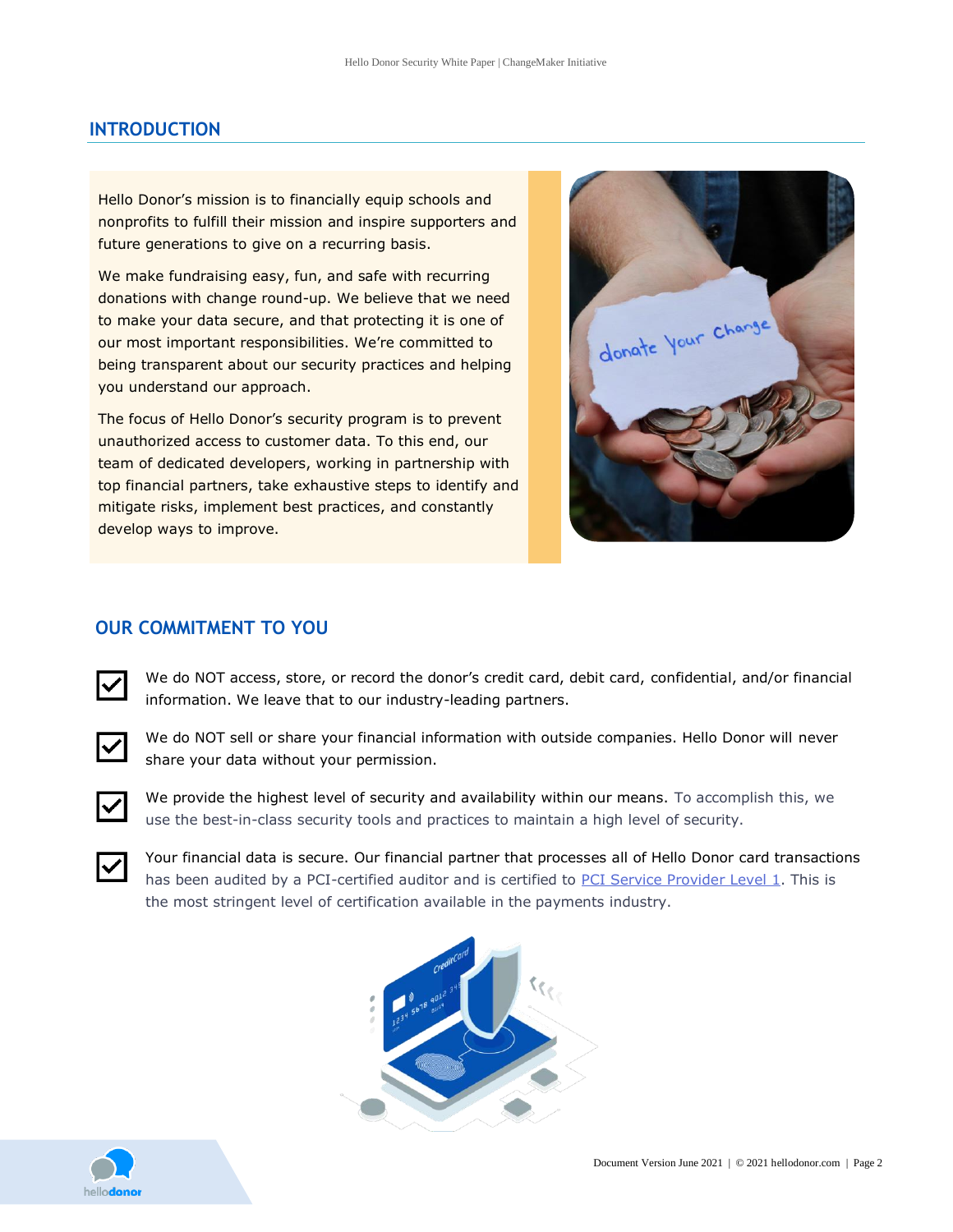# **INDUSTRY-LEADING FINANCIAL PARTNERS**

Hello Donor contracts with best-in-class third-party credit/debit card professionals who continually perform penetration tests, vulnerability assessments, and source code analysis to validate the security of Hello Donor's card processing functions. Our engagements cover the full spectrum of application architecture, rolebased security, data stewardship, and application functionality.

Our technology partners:

- **► Stripe** If you have ever used a debit or credit card to buy something at Target or on Amazon, the payment processing of your transaction was handled by Stripe. Stripe is the leading technology for the economic infrastructure of the Internet. They are the payment processing component that supports Hello Donor, as well as millions of small businesses and publicly traded companies. They have a robust platform that allows companies, like Hello Donor, to integrate with their systems and benefit from their industry-leading security. Stripe maintains the strictest levels of PII Compliance.
- **Plaid** Plaid is owned by Visa. They secure financial institutions like your local and global bank accounts. Over 4,500 companies trust Plaid to connect their financial institutions to their applications. When you sign up for change round-up, our system needs to calculate how much change should be donated to the organization you are supporting. When you authorize change round-up, our partner Plaid, will pull your transaction data needed to calculate your change. If you have used Venmo, Acorns, or any other technology that syncs with your bank account, you have experienced the benefits of Plaid. Plaid has analyzed over 10 billion transactions.

**Amazon Web Services (AWS)** – AWS hosts applications that Hello Donor operates. AWS is the world's largest provider of computing services available on the Web, from globally distributed servers to highly automated data centers. AWS is vigilant about your privacy. All data flowing across the AWS global network that interconnects their datacenters and regions is automatically encrypted at the physical layer before it leaves their secured facilities.



7890

mastercard.

**Debit BusinessCard** 

₩ 00/00

5412 7512 3456

VALUED CARDHOLDER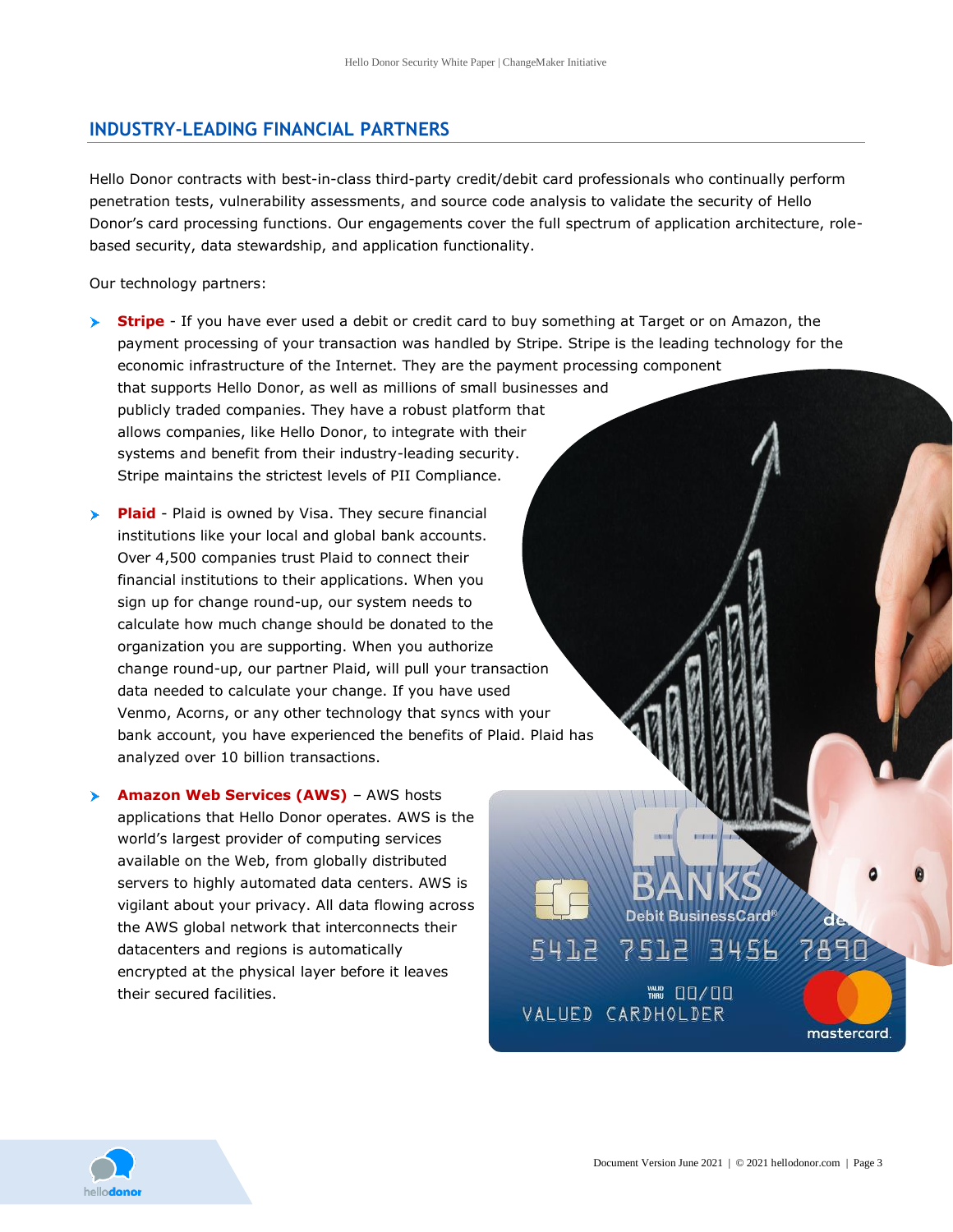# **SECURITY DETAILS**

## **STRIPE**

## **HTTPS and HSTS for secure connections**



- [Stripe.js](https://stripe.com/docs/stripe-js) is served only over TLS
- Stripe's official [libraries](https://stripe.com/docs/libraries) connect to Stripe's servers over TLS and verify TLS certificates on each connection

We regularly audit the details of our implementation, including the certificates we serve, the certificate authorities we use, and the ciphers we support. We use HSTS to ensure that browsers interact with Stripe only over HTTPS. Stripe is also on the HSTS preloaded lists for both Google Chrome and Mozilla Firefox.

### **Encryption of sensitive data and communication**

All card numbers are encrypted at rest with AES-256. Decryption keys are stored on separate machines. None of Stripe's internal servers and daemons can obtain plaintext card numbers but can request that cards are sent to a service provider on a static allowlist. Stripe's infrastructure for storing, decrypting, and transmitting card numbers runs in a separate hosting environment, and doesn't share any credentials with Stripe's primary services (API, website, etc.).

#### **PCI compliance and secure communications**

Anyone involved with the processing, transmission, or storage of card data must comply with the [Payment](https://www.pcisecuritystandards.org/pci_security/) Card Industry Data Security [Standards](https://www.pcisecuritystandards.org/pci_security/) (PCI DSS). Stripe has been audited by an independent PCI Qualified Security Assessor (QSA) and is certified as a PCI Level 1 Service [Provider.](https://www.visa.com/splisting/searchGrsp.do?companyNameCriteria=stripe,%20inc) This is the most stringent level of certification available in the payments industry.

## **Partial list of Stripe clients:**





**stripe**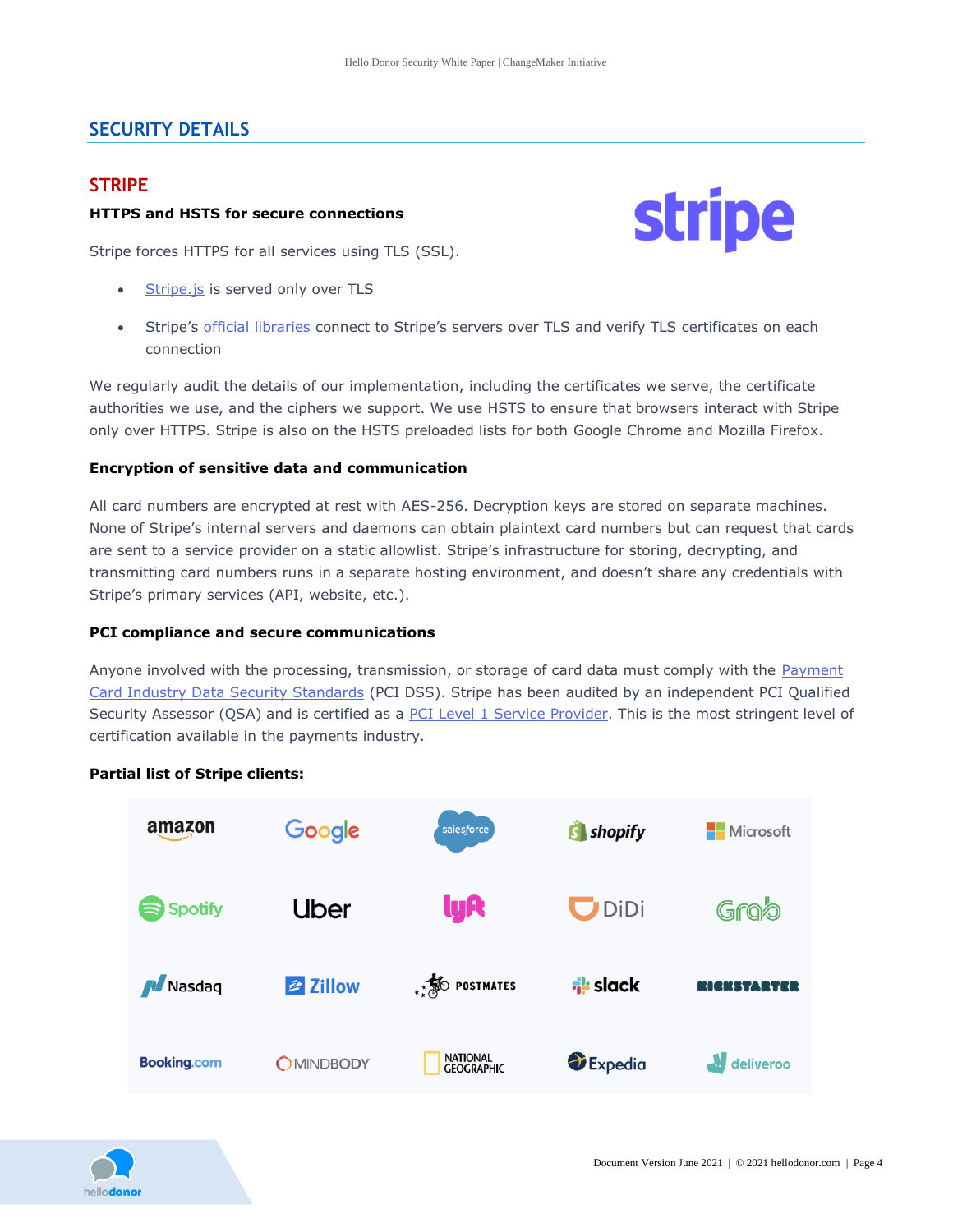# **PLAID**

#### **Encryption safeguards your data while using Plaid**

When you use Plaid to connect a bank account to an app, we help keep your data safe and private with best-in-class encryption protocols like the Advanced Encryption Standard (AES 256) and Transport Layer Security (TLS).

#### **Multi-factor authentication**

To help ensure a secure account connection, Plaid built its own multi-factor authentication (MFA) in case your financial institution doesn't offer one. With Plaid's MFA as a backup, almost all logins feature this extra security step.

#### **Built on secure cloud infrastructure**

We use modern cloud technologies to host the Plaid API. By using cloud infrastructure, we're able to leverage years of safety enhancements to better protect data.

#### **Around-the-clock monitoring protects information**

Robust safety monitoring, automated alerts, and a 24/7 on-call team helps Plaid quickly respond to and resolve any potential issues, so you can be confident your private information is secure.

#### **Independent security testing**

Some of the most trusted security researchers, app developers, and financial institutions regularly audit Plaid's API and security controls. And our bug bounty program makes sure anyone, anywhere can help make our systems safe.

#### **Creating a safer financial future for everyone**

We share our security practices and technologies to make sure we're moving toward a more secure digital financial ecosystem together. And we continuously work with fintech companies and banks to push the entire industry forward.



 $1$  in  $4$ 

1 in 4 US adults has connected a financial account to an app with Plaidand that number is growing every day.

#### You're in good hands

At Plaid, our business model-and our reputation-depend on keeping your data safe. That means working around the clock to help keep your data secure.

>4,000

There are more than 4,000 financial apps and services that are powered by Plaid.

# $>11,000$

Plaid connects to over 11,000 US financial institutions, as well as many more in Canada, the UK, and the European Union.